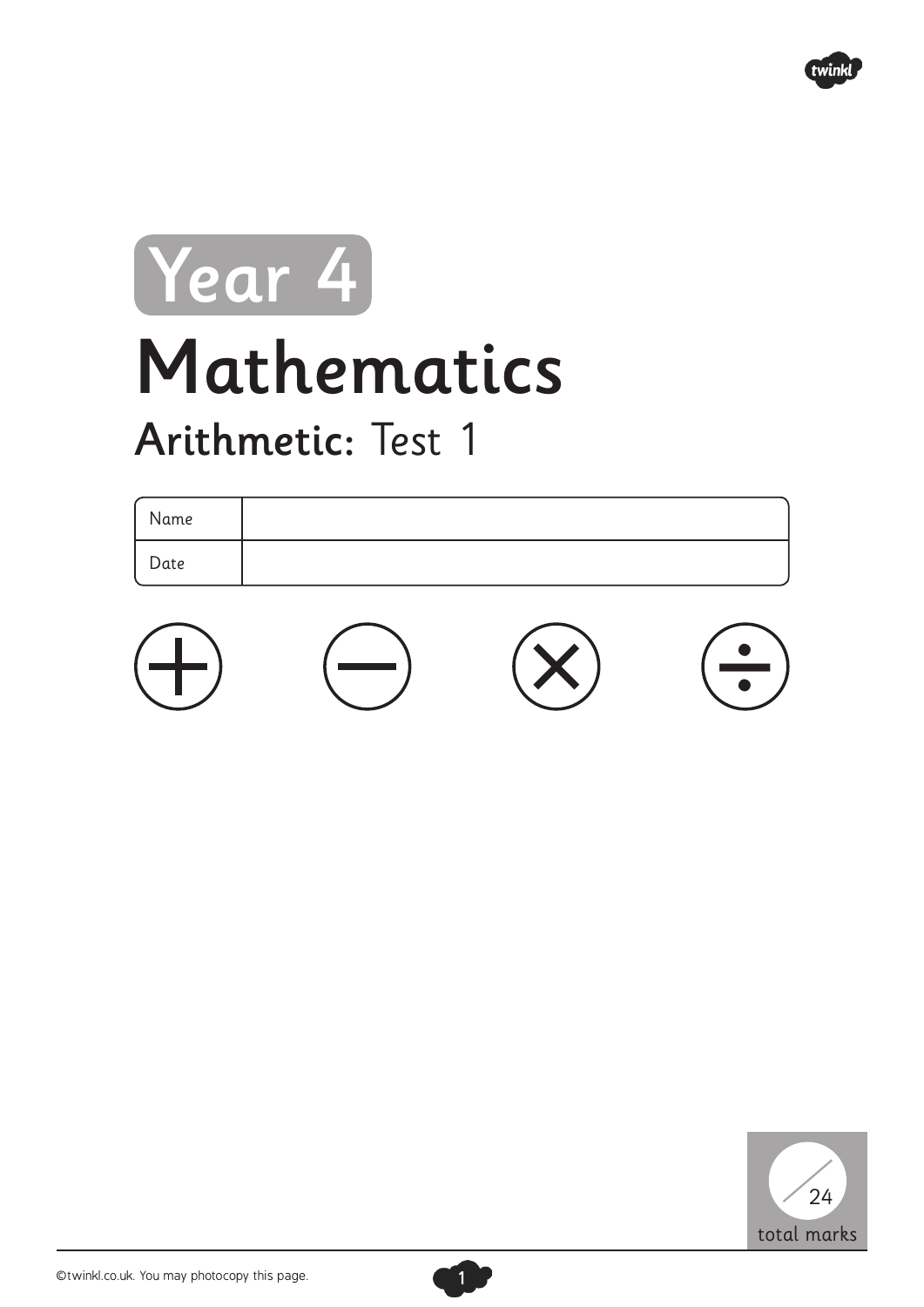







**Key Stage 2:** arithmetic paper 1



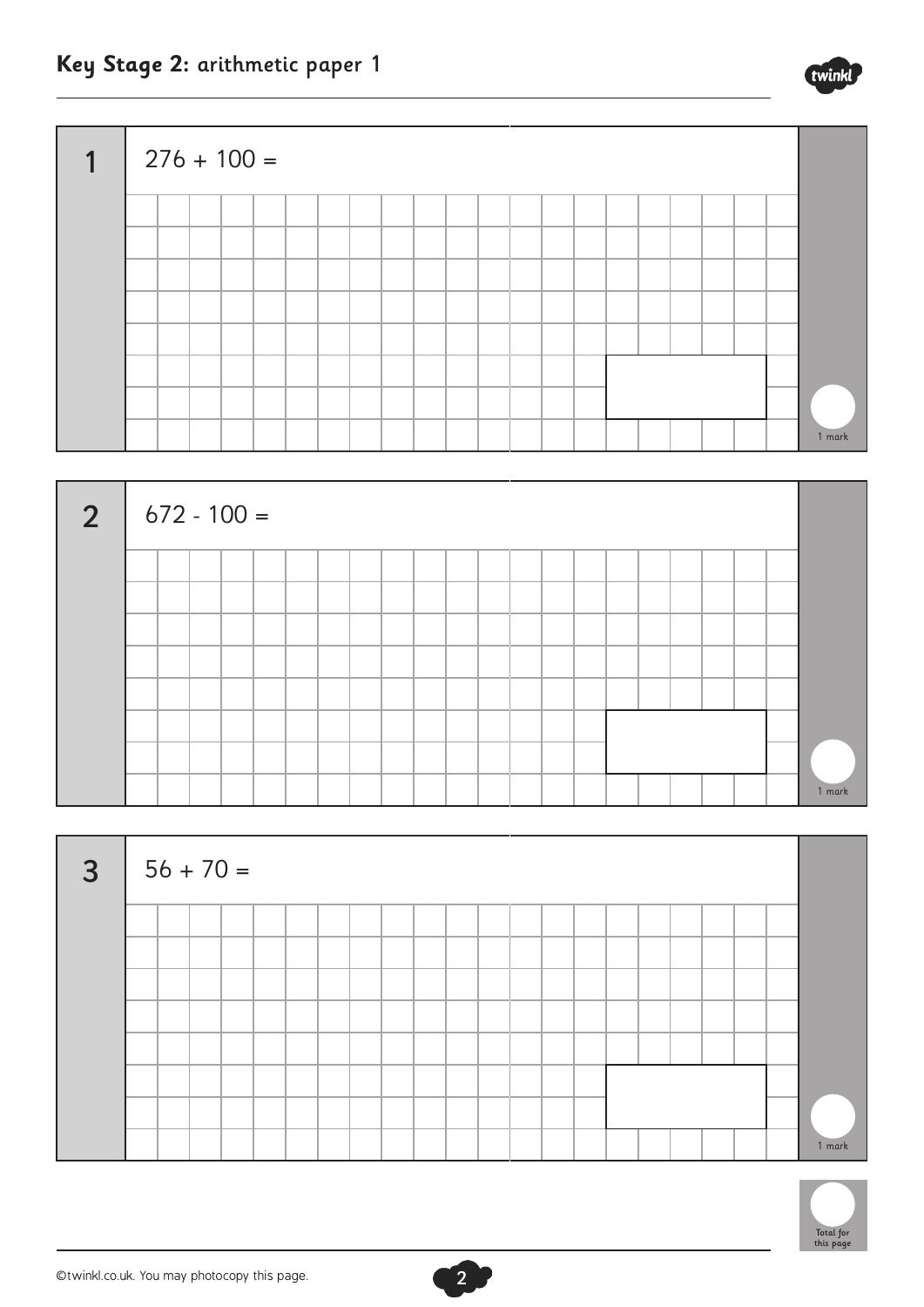| 4 <sup>1</sup> |  | $698 - 300 =$ |  |  |  |  |  |  |  |  |        |
|----------------|--|---------------|--|--|--|--|--|--|--|--|--------|
|                |  |               |  |  |  |  |  |  |  |  |        |
|                |  |               |  |  |  |  |  |  |  |  |        |
|                |  |               |  |  |  |  |  |  |  |  |        |
|                |  |               |  |  |  |  |  |  |  |  |        |
|                |  |               |  |  |  |  |  |  |  |  |        |
|                |  |               |  |  |  |  |  |  |  |  |        |
|                |  |               |  |  |  |  |  |  |  |  |        |
|                |  |               |  |  |  |  |  |  |  |  | 1 mark |



| 6   $72 \div 4 =$ |  |  |  |  |  |  |  |  |  |  |        |
|-------------------|--|--|--|--|--|--|--|--|--|--|--------|
|                   |  |  |  |  |  |  |  |  |  |  |        |
|                   |  |  |  |  |  |  |  |  |  |  |        |
|                   |  |  |  |  |  |  |  |  |  |  |        |
|                   |  |  |  |  |  |  |  |  |  |  |        |
|                   |  |  |  |  |  |  |  |  |  |  |        |
|                   |  |  |  |  |  |  |  |  |  |  |        |
|                   |  |  |  |  |  |  |  |  |  |  |        |
|                   |  |  |  |  |  |  |  |  |  |  | 1 mark |

3

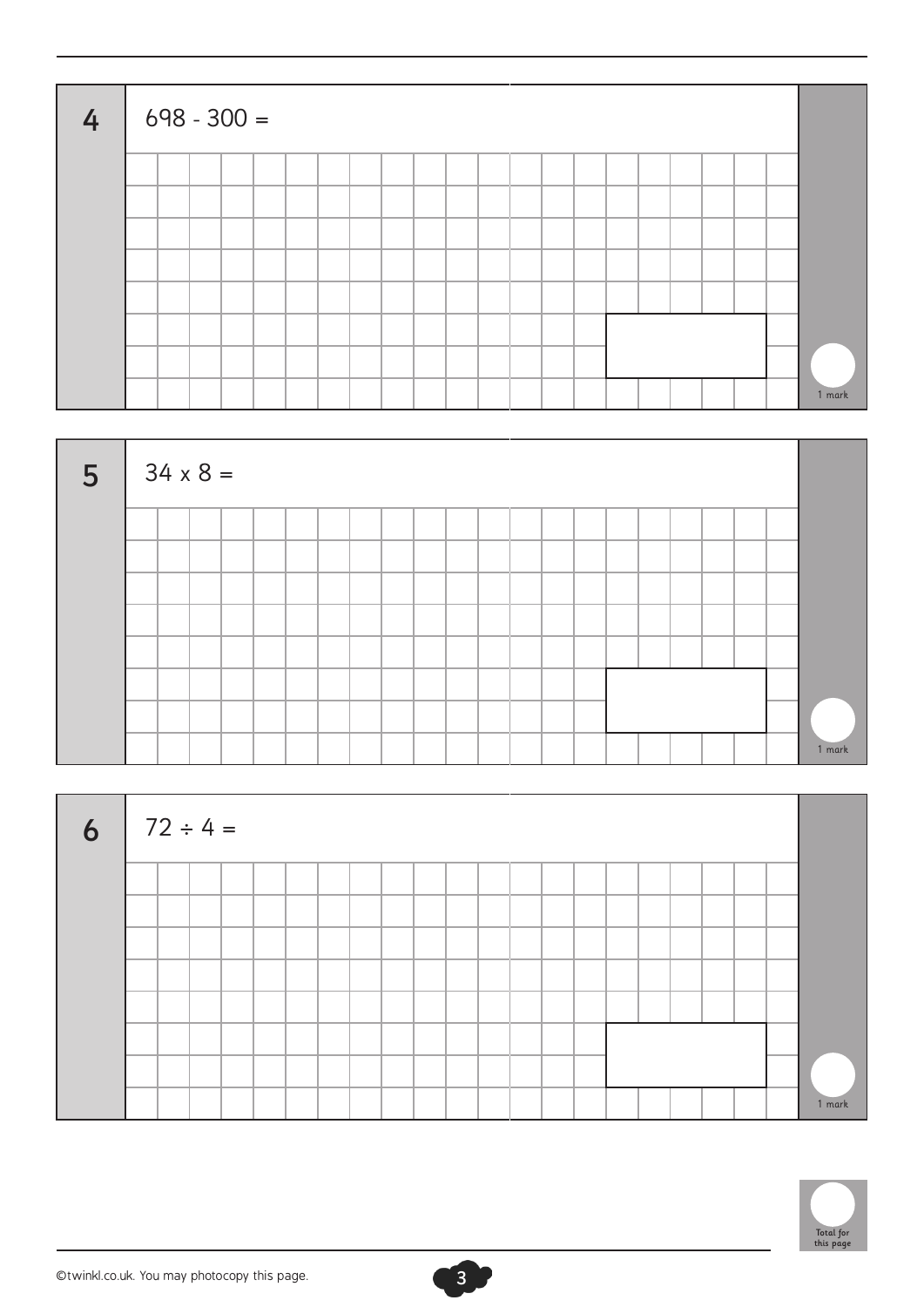



| $\mathsf{q}$ |  |  | $476 + 1000 =$ |  |  |  |  |  |  |  |  |        |
|--------------|--|--|----------------|--|--|--|--|--|--|--|--|--------|
|              |  |  |                |  |  |  |  |  |  |  |  |        |
|              |  |  |                |  |  |  |  |  |  |  |  |        |
|              |  |  |                |  |  |  |  |  |  |  |  |        |
|              |  |  |                |  |  |  |  |  |  |  |  |        |
|              |  |  |                |  |  |  |  |  |  |  |  |        |
|              |  |  |                |  |  |  |  |  |  |  |  |        |
|              |  |  |                |  |  |  |  |  |  |  |  |        |
|              |  |  |                |  |  |  |  |  |  |  |  | 1 mark |

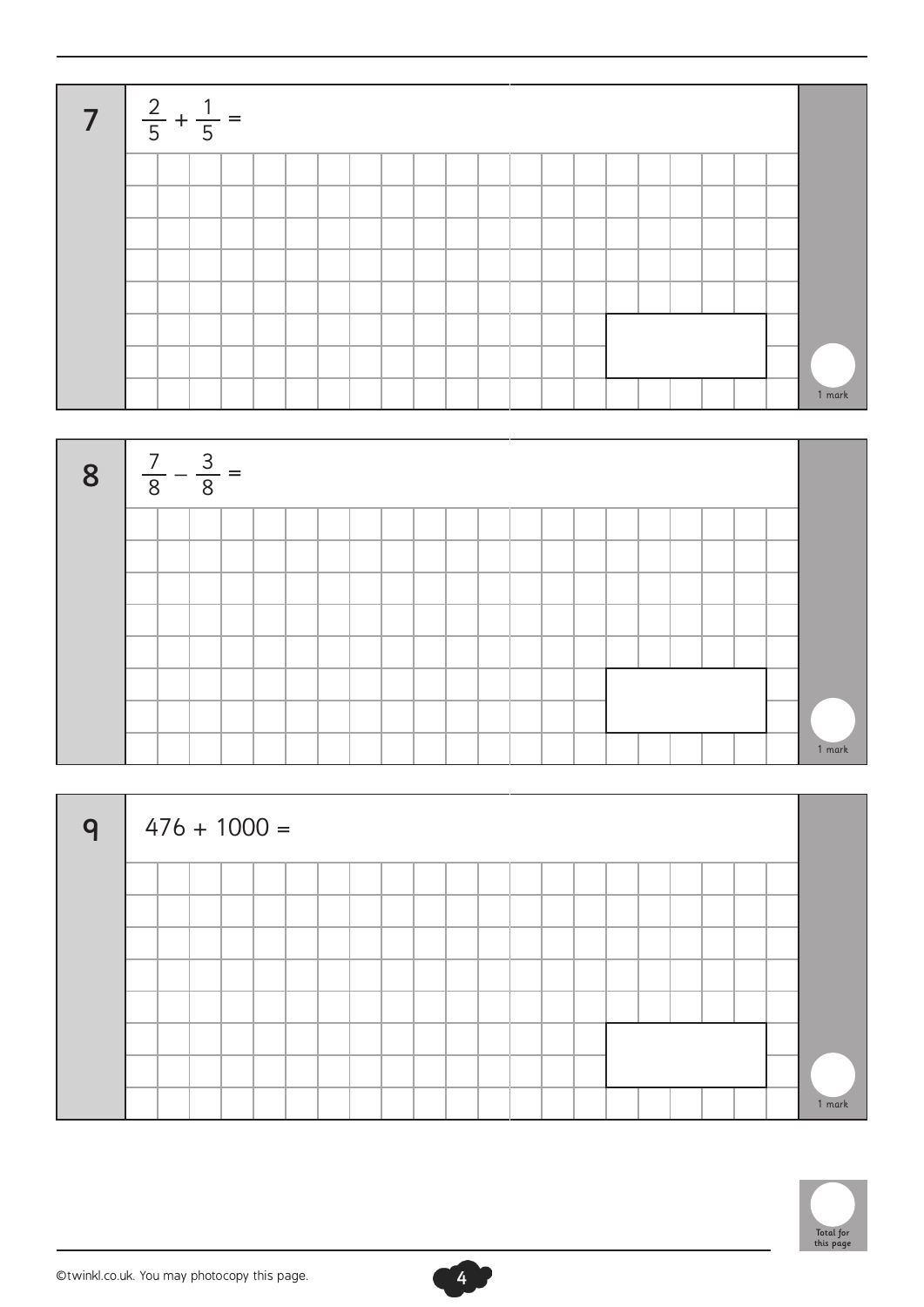| 10 |  |  | $1892 - 1000 =$ |  |  |  |  |  |  |  |  |        |
|----|--|--|-----------------|--|--|--|--|--|--|--|--|--------|
|    |  |  |                 |  |  |  |  |  |  |  |  |        |
|    |  |  |                 |  |  |  |  |  |  |  |  |        |
|    |  |  |                 |  |  |  |  |  |  |  |  |        |
|    |  |  |                 |  |  |  |  |  |  |  |  |        |
|    |  |  |                 |  |  |  |  |  |  |  |  |        |
|    |  |  |                 |  |  |  |  |  |  |  |  |        |
|    |  |  |                 |  |  |  |  |  |  |  |  |        |
|    |  |  |                 |  |  |  |  |  |  |  |  | 1 mark |



| 12 |  |  | $5112 - 456 =$ |  |  |  |  |  |  |  |  |        |
|----|--|--|----------------|--|--|--|--|--|--|--|--|--------|
|    |  |  |                |  |  |  |  |  |  |  |  |        |
|    |  |  |                |  |  |  |  |  |  |  |  |        |
|    |  |  |                |  |  |  |  |  |  |  |  |        |
|    |  |  |                |  |  |  |  |  |  |  |  |        |
|    |  |  |                |  |  |  |  |  |  |  |  |        |
|    |  |  |                |  |  |  |  |  |  |  |  |        |
|    |  |  |                |  |  |  |  |  |  |  |  |        |
|    |  |  |                |  |  |  |  |  |  |  |  | 1 mark |

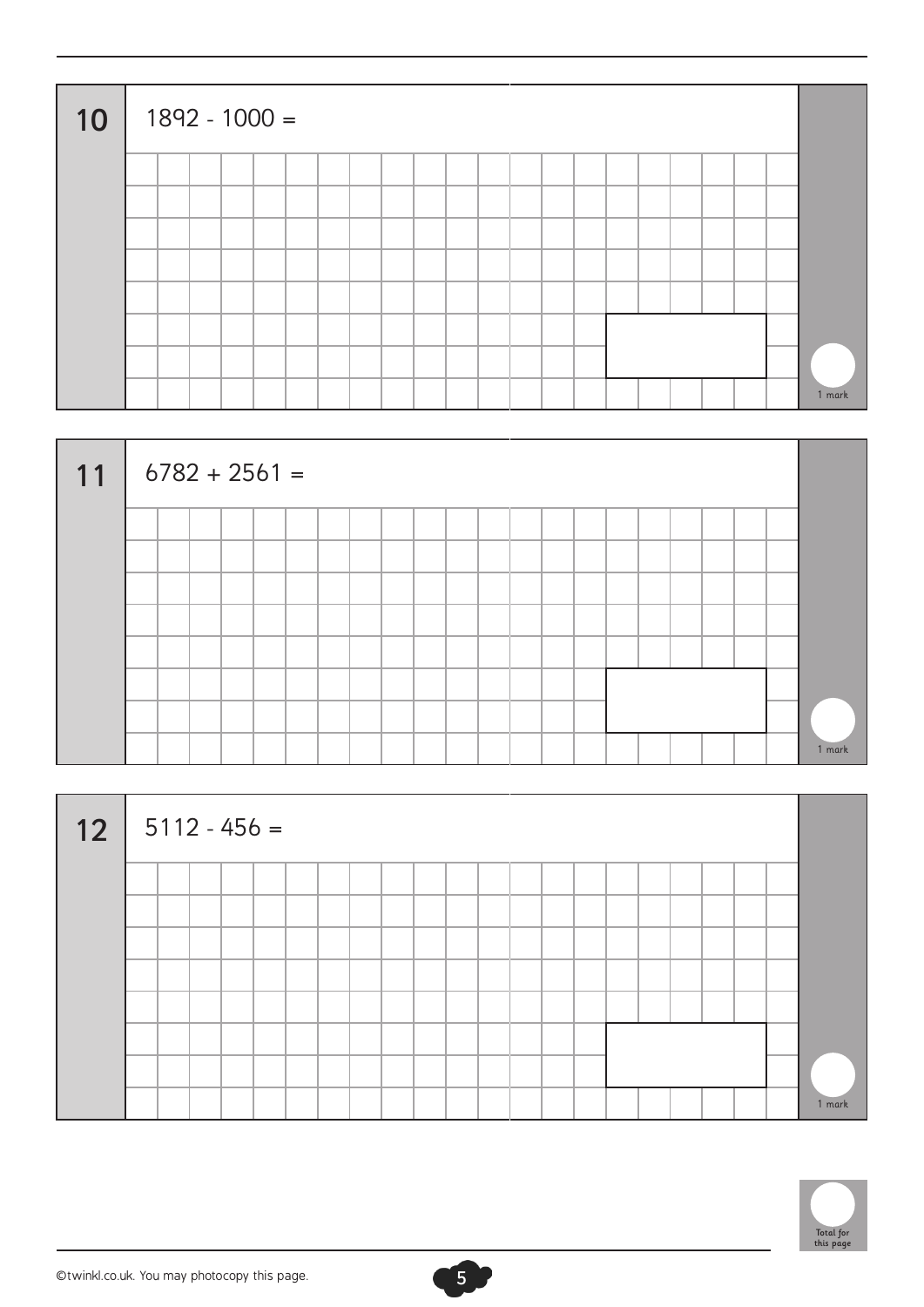| $13 \mid 7 \times 9 =$ |  |  |  |  |  |  |  |  |  |  |        |
|------------------------|--|--|--|--|--|--|--|--|--|--|--------|
|                        |  |  |  |  |  |  |  |  |  |  |        |
|                        |  |  |  |  |  |  |  |  |  |  |        |
|                        |  |  |  |  |  |  |  |  |  |  |        |
|                        |  |  |  |  |  |  |  |  |  |  |        |
|                        |  |  |  |  |  |  |  |  |  |  |        |
|                        |  |  |  |  |  |  |  |  |  |  |        |
|                        |  |  |  |  |  |  |  |  |  |  |        |
|                        |  |  |  |  |  |  |  |  |  |  | 1 mark |



| $15 \mid 562 \times 5 =$ |  |  |  |  |  |  |  |  |  |  |        |
|--------------------------|--|--|--|--|--|--|--|--|--|--|--------|
|                          |  |  |  |  |  |  |  |  |  |  |        |
|                          |  |  |  |  |  |  |  |  |  |  |        |
|                          |  |  |  |  |  |  |  |  |  |  |        |
|                          |  |  |  |  |  |  |  |  |  |  |        |
|                          |  |  |  |  |  |  |  |  |  |  |        |
|                          |  |  |  |  |  |  |  |  |  |  |        |
|                          |  |  |  |  |  |  |  |  |  |  |        |
|                          |  |  |  |  |  |  |  |  |  |  | 1 mark |

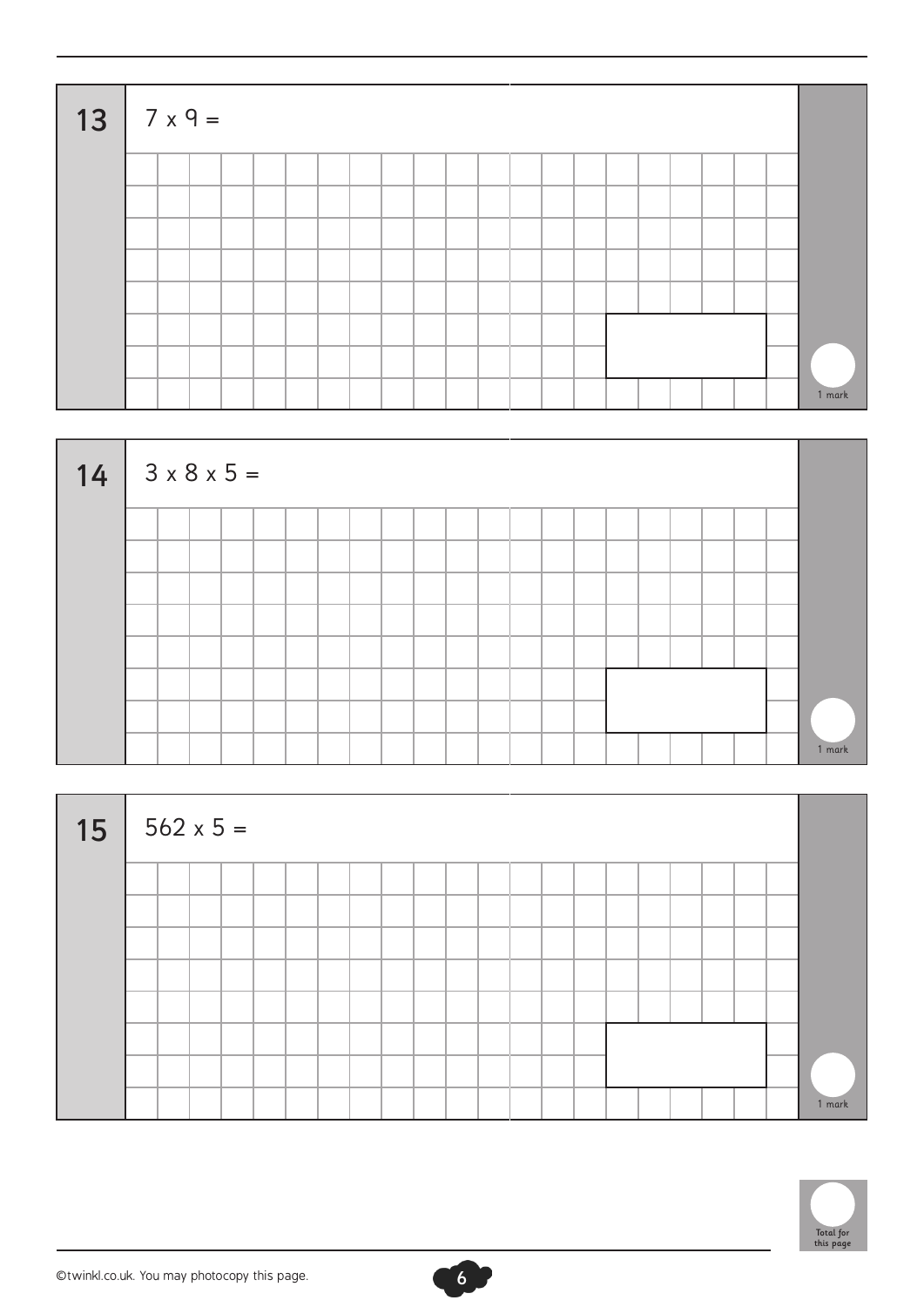| $16   656 \times 7 =$ |  |  |  |  |  |  |  |  |  |  |        |
|-----------------------|--|--|--|--|--|--|--|--|--|--|--------|
|                       |  |  |  |  |  |  |  |  |  |  |        |
|                       |  |  |  |  |  |  |  |  |  |  |        |
|                       |  |  |  |  |  |  |  |  |  |  |        |
|                       |  |  |  |  |  |  |  |  |  |  |        |
|                       |  |  |  |  |  |  |  |  |  |  |        |
|                       |  |  |  |  |  |  |  |  |  |  |        |
|                       |  |  |  |  |  |  |  |  |  |  |        |
|                       |  |  |  |  |  |  |  |  |  |  | 1 mark |







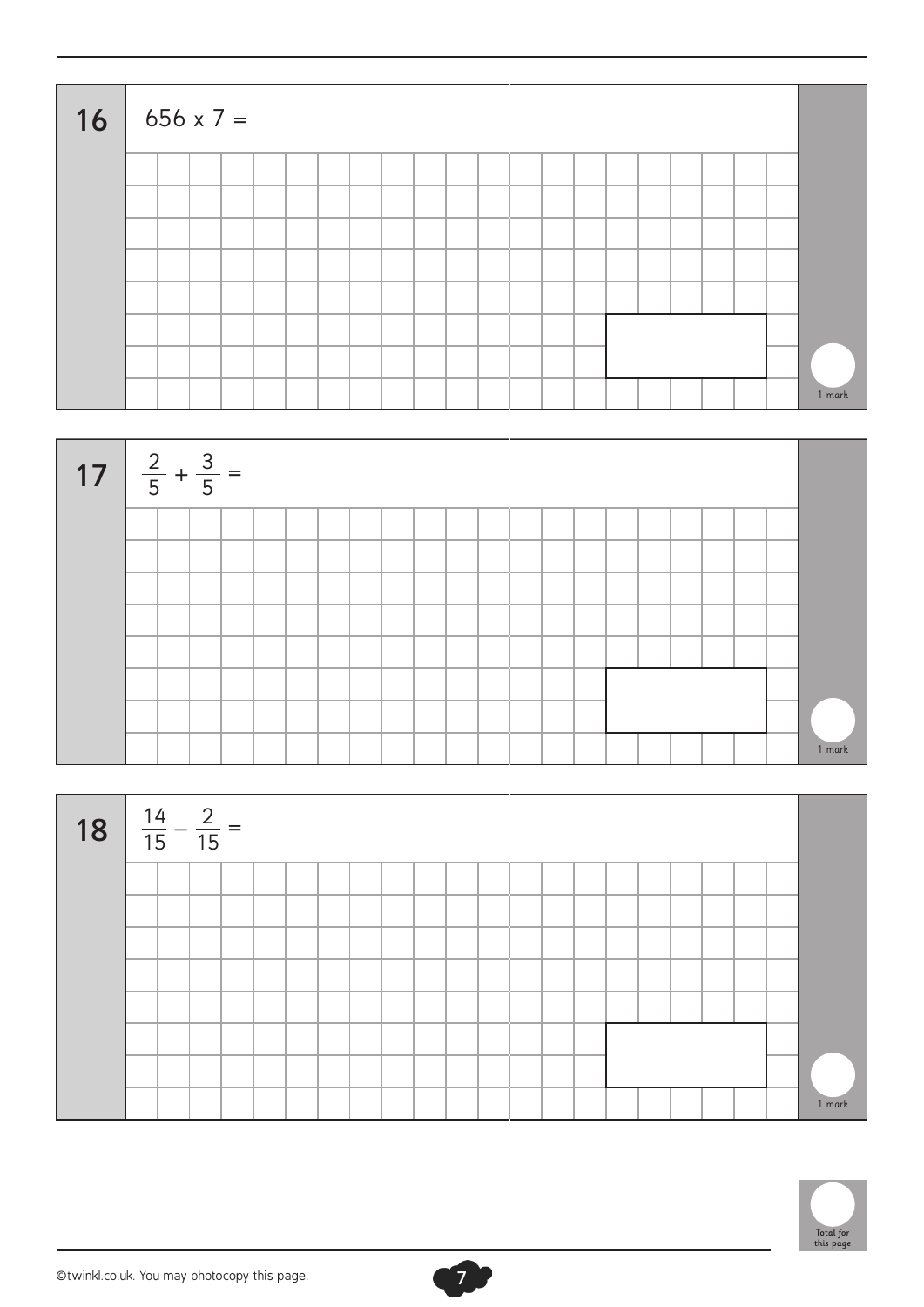| $19   4.5 + 0.6 =$ |  |  |  |  |  |  |  |  |  |  |        |
|--------------------|--|--|--|--|--|--|--|--|--|--|--------|
|                    |  |  |  |  |  |  |  |  |  |  |        |
|                    |  |  |  |  |  |  |  |  |  |  |        |
|                    |  |  |  |  |  |  |  |  |  |  |        |
|                    |  |  |  |  |  |  |  |  |  |  |        |
|                    |  |  |  |  |  |  |  |  |  |  |        |
|                    |  |  |  |  |  |  |  |  |  |  |        |
|                    |  |  |  |  |  |  |  |  |  |  |        |
|                    |  |  |  |  |  |  |  |  |  |  | 1 mark |



| $21   56 \div 100 =$ |  |  |  |  |  |  |  |  |  |  |        |
|----------------------|--|--|--|--|--|--|--|--|--|--|--------|
|                      |  |  |  |  |  |  |  |  |  |  |        |
|                      |  |  |  |  |  |  |  |  |  |  |        |
|                      |  |  |  |  |  |  |  |  |  |  |        |
|                      |  |  |  |  |  |  |  |  |  |  |        |
|                      |  |  |  |  |  |  |  |  |  |  |        |
|                      |  |  |  |  |  |  |  |  |  |  |        |
|                      |  |  |  |  |  |  |  |  |  |  |        |
|                      |  |  |  |  |  |  |  |  |  |  | 1 mark |

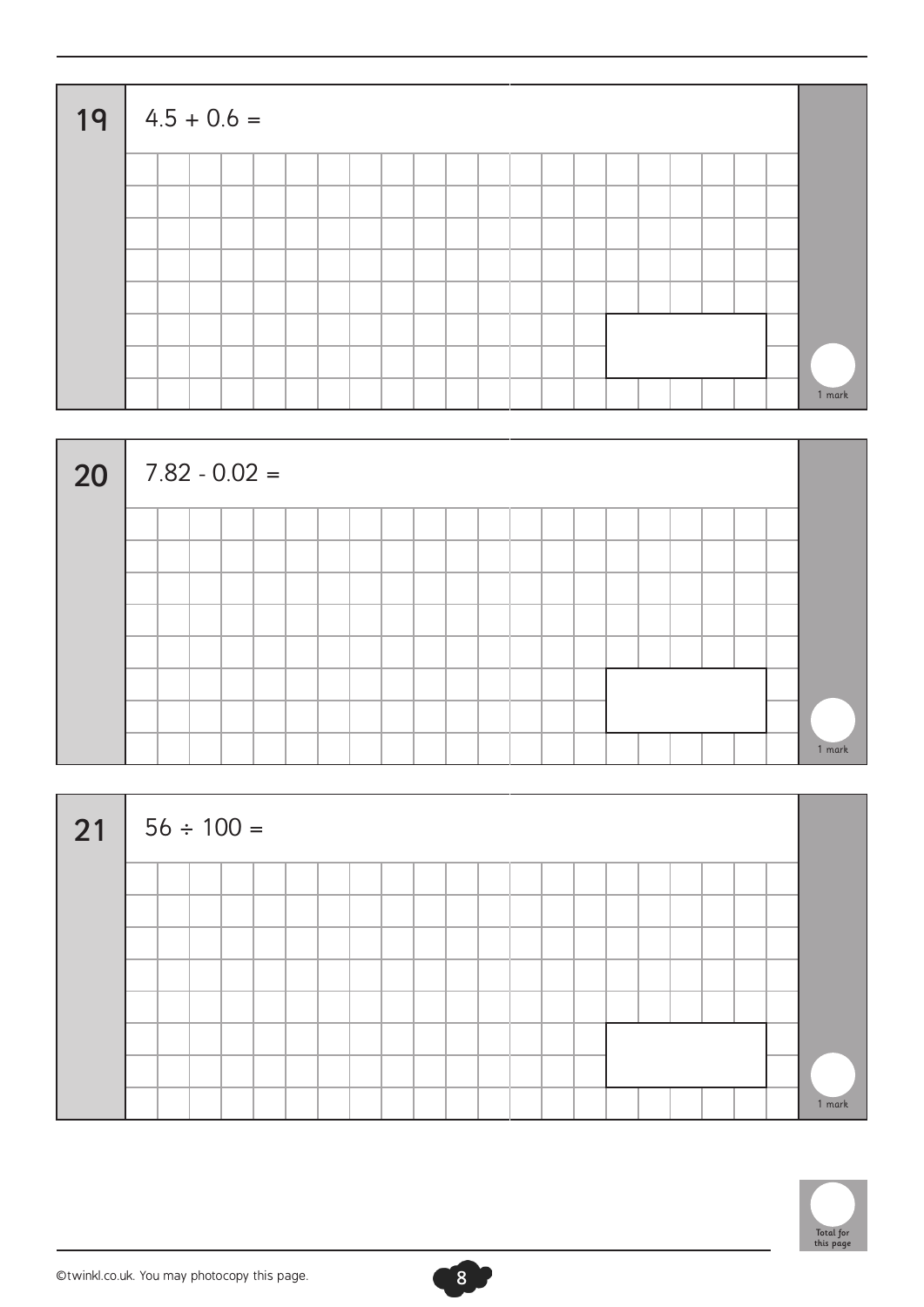| 22 87 ÷ 10 = |  |  |  |  |  |  |  |  |  |  |        |
|--------------|--|--|--|--|--|--|--|--|--|--|--------|
|              |  |  |  |  |  |  |  |  |  |  |        |
|              |  |  |  |  |  |  |  |  |  |  |        |
|              |  |  |  |  |  |  |  |  |  |  |        |
|              |  |  |  |  |  |  |  |  |  |  |        |
|              |  |  |  |  |  |  |  |  |  |  |        |
|              |  |  |  |  |  |  |  |  |  |  |        |
|              |  |  |  |  |  |  |  |  |  |  |        |
|              |  |  |  |  |  |  |  |  |  |  | 1 mark |



| 24 | $\vert$ 4.56 + 2.9 = |  |  |  |  |  |  |  |  |  |  |  |  |  |  |        |
|----|----------------------|--|--|--|--|--|--|--|--|--|--|--|--|--|--|--------|
|    |                      |  |  |  |  |  |  |  |  |  |  |  |  |  |  |        |
|    |                      |  |  |  |  |  |  |  |  |  |  |  |  |  |  |        |
|    |                      |  |  |  |  |  |  |  |  |  |  |  |  |  |  |        |
|    |                      |  |  |  |  |  |  |  |  |  |  |  |  |  |  |        |
|    |                      |  |  |  |  |  |  |  |  |  |  |  |  |  |  |        |
|    |                      |  |  |  |  |  |  |  |  |  |  |  |  |  |  |        |
|    |                      |  |  |  |  |  |  |  |  |  |  |  |  |  |  |        |
|    |                      |  |  |  |  |  |  |  |  |  |  |  |  |  |  | 1 mark |